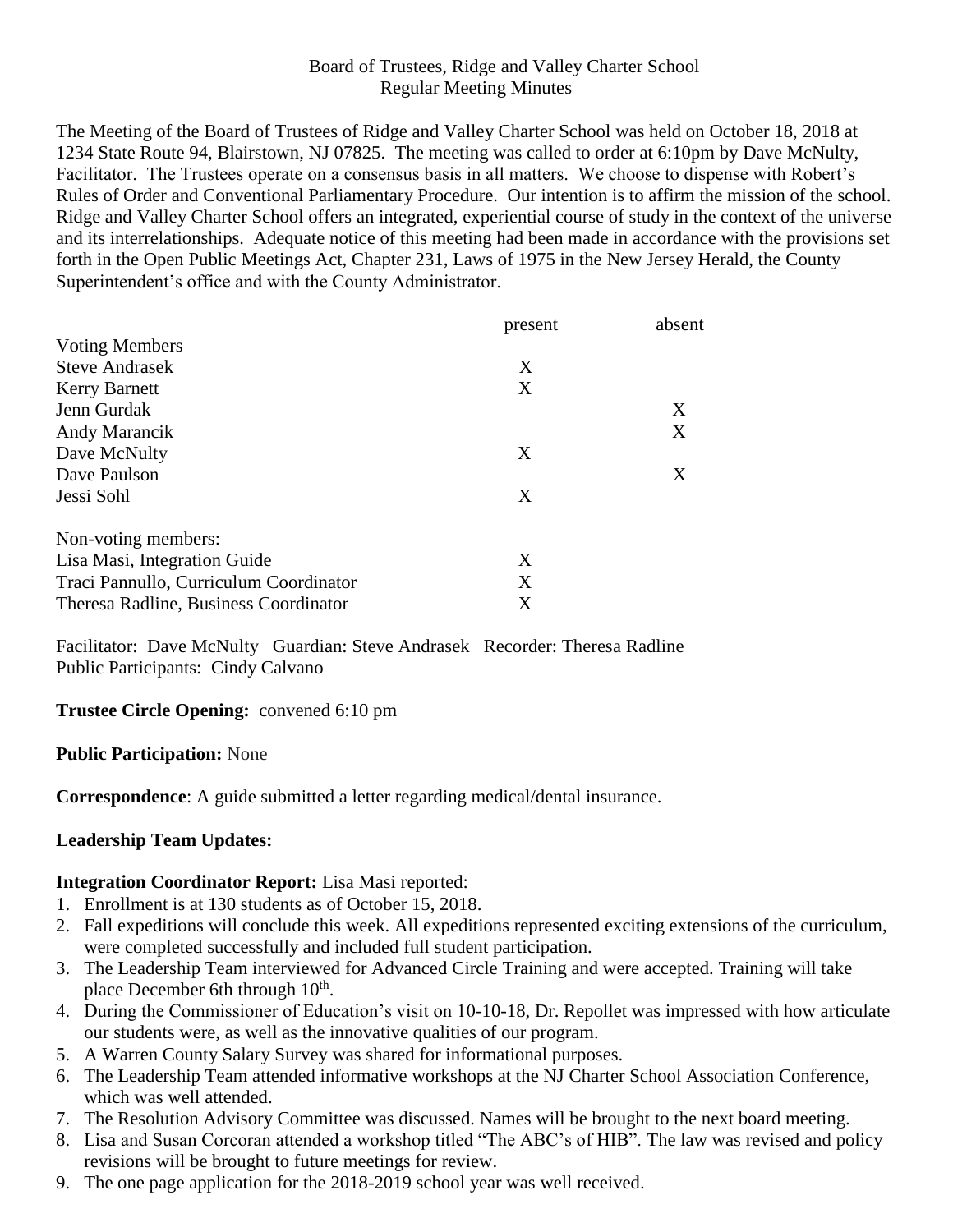- 10. Discussion was held about having a complete facility inspection.
- 11. Discussion was held regarding new student restraint laws.

# **Curriculum Coordinator Report:** Traci Pannullo reported:

- 1. October's Staff Professional Development on nature journaling, offered by RVCS guides, showed how to incorporate multiple content areas while immersing students in the natural world.
- 2. The Leadership Team will register for Advanced Circle Training and will bring more information to the next meeting.
- 3. Circle training with Nancy Fritsche-Eagan was successful. The Leadership Team received positive feedback from guides. The circle training with families will be rescheduled with a possible date of November 14.
- 4. One guide will be taking a workshop on working with students with social-emotional needs.
- 5. The Leadership Team requested sending guides to the MidSchoolMath Conference, March 1-2 in Santa Fe, NM. The cost is \$450 per person for the conference with an additional \$150 for Thursday. More information will be shared at the next meeting.
- 6. Discussion was held regarding the guide holiday luncheon.
- 7. The National Assessment of Education Progress (NAEP) has scheduled testing with our students for February 5, 2019. Traci will reach out to them to discuss this further.
- 8. Discussion was held regarding non-public high schools, such as Pope John Regional High School and Blair Academy, presenting a wider variety of high school options to Galaxy students.
- 9. The Society of Skeptics at Blair Academy presentation, scheduled for Tuesday, 1/29/19, was discussed.

# **Business Coordinator Report:** Theresa Radline reported:

- Approval of the September 20, 2018 minutes, with corrections.
- **Resolution 10.18.18.a** To approve payment of bills in the amount of \$180,294.40 which includes payroll. Approved unanimously.
- **Resolution 10.18.18.b** To approve the Board Secretary and Treasurers' Reports for September 2018 and to certify that no major account or fund has been over expended and to confirm that sufficient funds are available to meet the school's financial obligations for the remainder of the year. Approved unanimously.
- **Resolution 10.18.18.c** To approve the Nursing Service Plan for the 2018-2019 school year. Approved unanimously.
- **Resolution 10.18.18.d** To accept the 2018 NJSIG Eric West Safety Grant in the amount of \$1,600.00. Approved unanimously.
- 1. We had trouble recently with the phone system and are working to resolve the issue with Fortinet.
- 2. Theresa and Lisa Masi attended the NJSIG Eric West meeting on October 12. The meeting was informative and we received our safety grant check.
- 3. Theresa's transcript evaluation was received indicating she would have to take 3 courses in order to receive her SBA certificate.
- 4. Discussion was held regarding the facilities and prospective changes in order to enhance safety features.

# **Committee Reports:**

Parent: Jessi Sohl reported that a meeting will take place next week. The committee declined volunteering for Jingle on Main due to not enough volunteers.

**Technology:** Traci Pannullo reported that she, Dave McNulty, and other selected guides will begin work with the developer for the redevelopment of the Curriculum Database Application.

**Facilities:** Lisa Masi reported that a window in the Universe Building needs to be replaced. The roof on a few buildings were examined and were found to be in good condition.

**Finance**: Kerry Barnett reported that the committee met in the beginning of October and all seems on track. The committee will continue to look at expenses going forward.